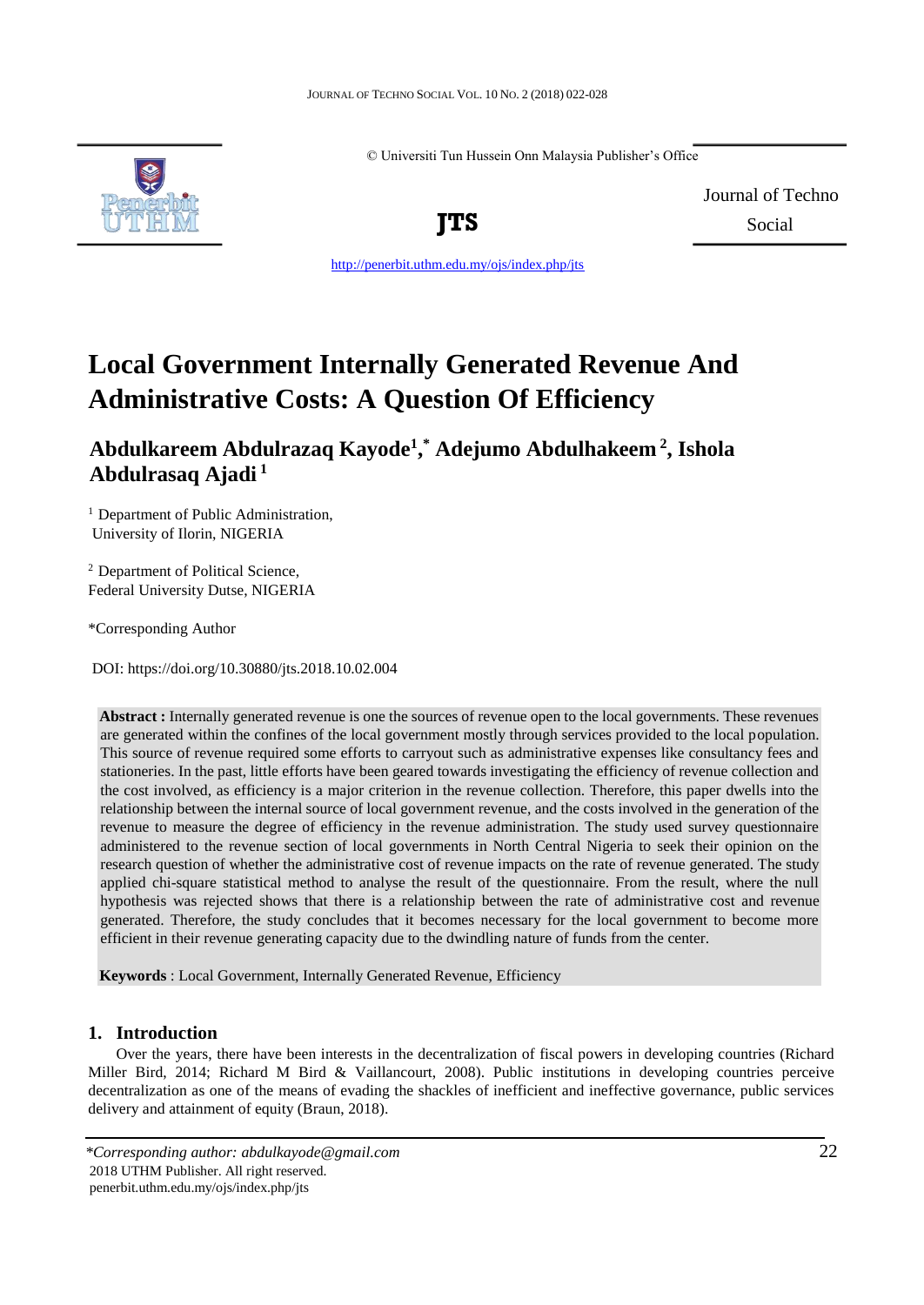Resource control and mobilization, decentralization of fiscal powers, cost efficiency and effectiveness as well as the empowerment of sub-national governments have all been identified as ways to decentralize. Evidence from the developed countries with empirical facts suggest that a number of countries have decentralized powers to locally controlled subnational governments to energize the delivery of essential public goods to the taste of the citizenries at the grassroots (Lewis, 2006).

To this end, developing countries like Nigeria devolved powers from the central government to the sub units of the central governments. Local governments in Nigeria have existed even before the colonial era. In the pre-colonial era, there used to be locally controlled units in separate colonies, ethnic and tribal affiliations where people exist in kingdoms and chiefdoms (Agba, Akwara, & Idu, 2013). During this period, there were no formally constituted authorities. The colonial era brought about native authorities where governments have become formal and have responsibility to administer the collection of local taxes (Diejomaoh & Eboh, 2012; Ukiwo, 2006). After independence in 1960, there was another system of local governments that were modern but a reflection of their respective regions- north, east and south. The local governments in the Northern region had similar characteristics in terms of administration, control, finance, functions and operations. Same applies to the two other regions i.e. Eastern and Western regions. In this era, local governments were autonomous and act as a powerful organ of government in development from the grassroots (Agagu, 2004).

In 1976, local governments were restructured nationally in a bid unify their operations and objectives across the country which forms the present structure of local government in operation. This was a deliberate effort to reenergize the local government for greater efficiency in revenue management and service delivery most especially to the local areas (Oviasuyi, Idada, & Isiraojie, 2010). This reform was inclusive that it offered the local government a constitutional role to join the central government in revenue management, national development, service delivery and grassroots participatory democracy. As argued by Idike (2014), this efforts were geared to make the local government represents a part of an identified effort at solving perceived problems of rural development and the economic marginalization of the rural poor. Therefore, the local government became an integral part of the national government structure.

Despite the aforementioned reforms, local governments have been criticized for poor performance in the delivery of local services; this is often attributed to financial constraints among other problems (Chukwuemeka, Ugwuanyi, Ndubuisi-Okolo, & Onuoha, 2014; Okolie & Eze, 2006; Oyedele, Osezua, Abdulkareem, & Ishola, 2017). Financial challenge faced by the local governments is not a new phenomenon in the literature, as scholars of local government and decentralization have expended energies on seeking for ways to improve it (Oyedele et al., 2017). Been the lowest level of government in the federation, the amount of resources allocated to it is smaller compared to the state and the federal governments in the revenue sharing arrangement. State governments are authorized by law to open a Joint Account to distribute the share of the local governments' fund to them. This allows the state governments to have overriding powers over the local governments by subjecting their funds to multiple deductions. Studies in this regard conclude that majority of local governments in Nigeria are left with trivial funds and also rely heavily on this for any developmental project. Often times this have some serious implications such as serious challenges in the payment of salaries to their employees and carryout other developmental projects.

Similarly, local governments are empowered by law to generate revenue internally to compliment the external source of revenue from wide array of services. However, the local governments' revenue generating capacity and administrative efficiency have come into question where for example, between 2007 and 2017, the percentage of local government IGR to the total revenue is less than 5 per cent every year (table 1). It is therefore important to beam searchlight into the efficiency of the local governments IGR as to why they spend so much to generate little which is against the principle of efficiency in revenue generation. Governments that is reliant on external source of funding are typically less responsive, accountable and efficient (OECD, 2008). It is important to establish in this study that efficiency in local government IGR is key in this current time of economic downturn where there is shortfall in the proceeds from the federal statutory allocation and augmentation from the state governments which constitutes the major sources of financing the activities of local governments (Adenugba & Ogechi, 2013; Nnanseh & Akpan, 2013; Olusola, 2011). Similarly, there could be change in narrative in the nearest future due to clamour from different stakeholders for restructuring, resource control and financial autonomy for the local governments.

| Time  | <b>Total Revenue</b> | <b>Internally Generated Revenue</b> | <b>IGR Percentage of Total Revenue</b><br><b>Percentage</b> |  |
|-------|----------------------|-------------------------------------|-------------------------------------------------------------|--|
| Units | <b>Naira Billion</b> | <b>Naira Billion</b>                |                                                             |  |
| 2007  | 832.27               | 21.30                               | 2.56                                                        |  |
| 2008  | 1,378.97             | 23.11                               | 1.68                                                        |  |
| 2009  | 1,069.36             | 26.06                               | 2.44                                                        |  |

Table 1: Summary of Local Government Finance (2007 – 2017)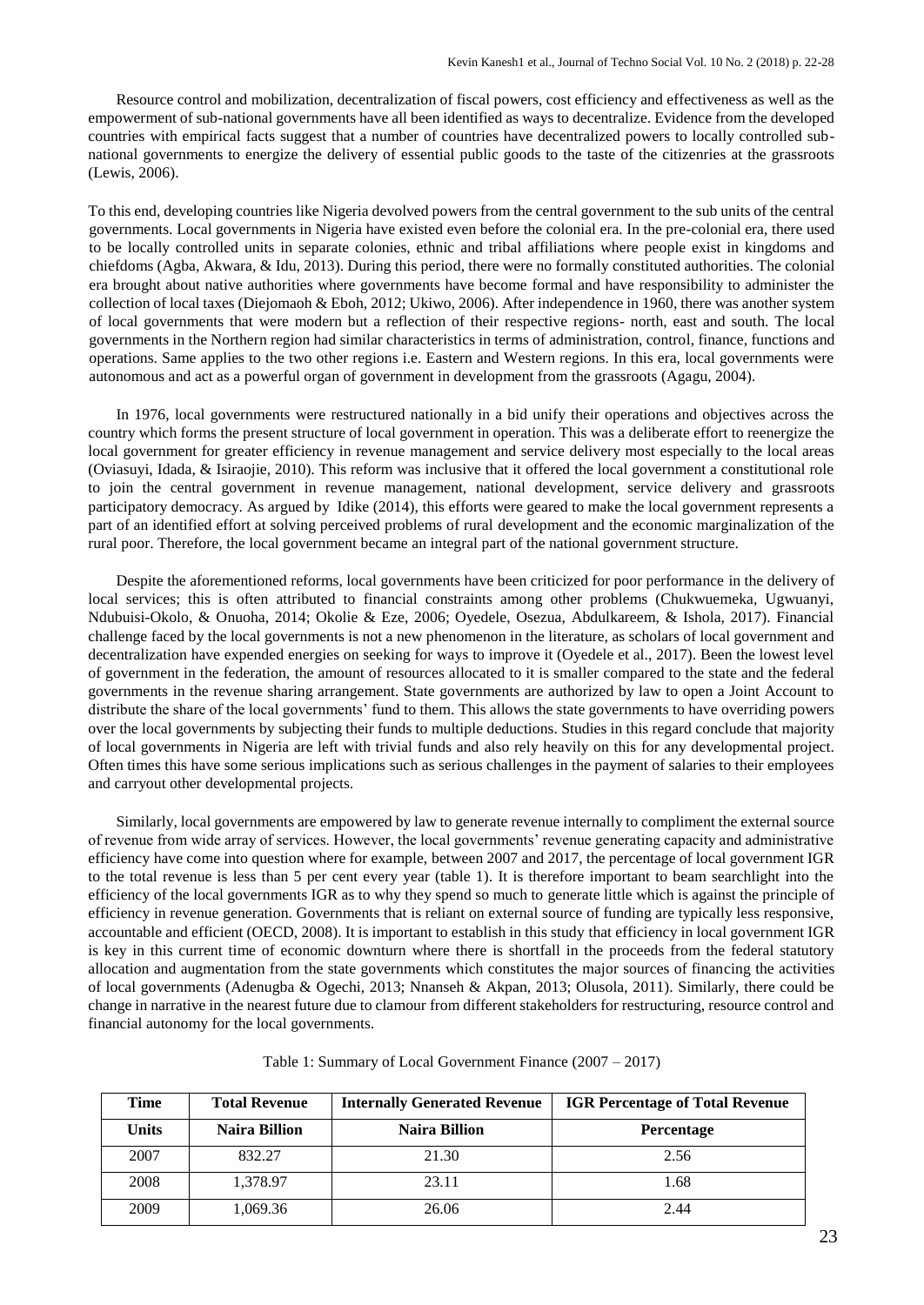| 2010 | 1,237.52 | 26.15 | 2.11 |
|------|----------|-------|------|
| 2011 | 1,636.15 | 31.60 | 1.93 |
| 2012 | 1,648.25 | 26.62 | 1.61 |
| 2013 | 1,810.05 | 29.29 | 1.62 |
| 2014 | 1,614.76 | 36.49 | 2.26 |
| 2015 | 1,245.64 | 24.03 | 1.93 |
| 2016 | 1,054.58 | 30.04 | 2.85 |
| 2017 | 1,353.58 | 44.22 | 3.27 |

Source: Central Bank of Nigeria Statistical Bulletin (2017)

#### **2. Literature Review**

#### *2.1 Local Government and Administration of Internally Generated Revenue*

Local government is the smallest administrative unit of a country usually created for the ease of administration and effective service delivery (Ajayi, 2003; Kuppusamy, 2008). The inhabitants of the different units or localities concerned play a direct and full part through their elected representatives who exercise power or undertake functions under the general authority of the central government (Batley & Stoker, 2016). There are three classic justifications for the existence of local government: the promotion of grassroots democracy and participation, the efficient delivery of public services and the development of local areas (Idike, 2014; Ola, 1984). The policy guide for the modern local government in Nigeria, the 1976 Local Government Reform, defined local government as:

*Governments at local level exercised through representative council established by law to exercise specific powers within defined areas. These powers should give the council substantial control over local affairs as well as the staff and institutional and financial powers to initiate and direct the provision of services and to determine and implement projects so as to complement the activities of the State and federal governments in their areas, and to ensure, through devolution of these functions to these councils and through the active participation of the people and their traditional institutions, that local initiative and response to local needs and conditions are maximised. (Federal Republic of Nigeria, 1976, p. 1)* 

By this, the local government enjoys substantial control over local affairs within its areas of jurisdiction including financial powers and control. Also, the local government is responsible for the wellbeing and provision of local services to the people at the grassroots as emphasized in the second justification of its existence (Chidiebere & Ndaguba, 2018).

Financial resource is unarguably a functional necessity in any organization. For organizations, to meet their commitments in terms of structure, function and responsibilities like the delivery of services, they require a substantive level of finance. Therefore, for the local governments to effectively deliver services, finance is central (Abba, Bello, & Aliyu, 2015; Bello-Imam, 2001). According to Nassar (1995) there are many sources of revenue open to the local government including financial transfer or statutory allocation, Value Added Tax, grant and others, community tax, market fees, motor part fees, tenement rates, property taxes, commercial undertaking among others. For Enero, Oladoyin, and Elumilade (2004); Mohammed, Ahmed, and Salihu (2015); Oyedele et al. (2017), revenue accrued to the local governments in Nigeria can be classified into two major sources- external and internal. The External source of revenue based on Section 7(6) of the Constitution of the Federal Republic of Nigeria (1999) and the Revenue Allocation Act of 1981 specified that the local government be granted 20 per cent statutory allocation from the federal government and 10 per cent of the internally generated revenue of the State governments. Other external sources include Federal Grants-in-Aid, State-Grants-in-Aid, Borrowing from state government and other financial institutions. The internal source of revenue as defined in the Constitution of the Federal Republic of Nigeria (1999) is:

*any form of return or income accruing to or derived by the government which includes; any receipt however described from or in respect of any property held by government, and any returns by way of interest on loans and dividends in respect of shares of interest held by government in any company or statutory body.* 

These include proceeds from local rates, markets taxes and levies, bicycle, truck canoe, wheelbarrow and cart fees, other than a mechanical propelled truck, Permits and fines charged by Customary Courts Local Government Business Investment, Tenement Rate Fees from schools established by the local governments shops and kiosks rate, on and off Liquor license fees, slaughter slab fees, marriage, birth and death registration fees. Naming of street registration fee, excluding any street in the state capital, Right of Occupancy fees on lands in the rural areas, excluding those collectable by the federal and state governments excluding the state capital, Cattle Tax payable by cattle farmers only, merriment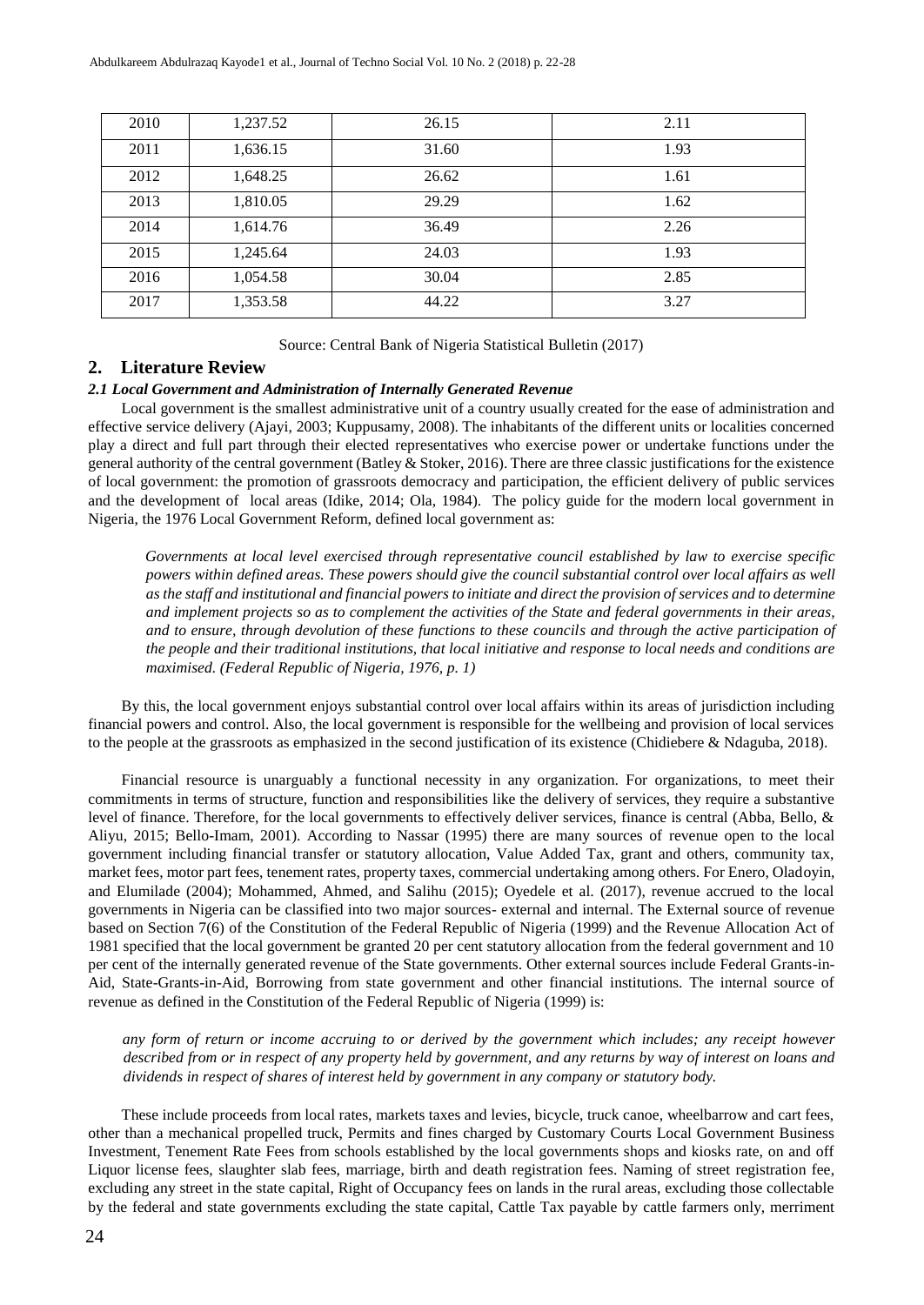and road closure levy, religious places establishment permit fees. Signboard and advertisement permit fees, Radio and Television license fees (other than radio and television transmitter), vehicle radio license fees (to be imposed by the local government of the state in which the car is registered), Wrong parking charges. Public convenience, sewage and refuse disposal fees, Customary burial ground permits fees, Fees collected from amusement centers established and operated by the local authority and that of Tourist centers and Tourist attractions, Rents, Fees on Private Institution, Motor park levies, Domestic and license fees etc.

#### *2.2 Local Government Revenue Rights*

Revenue right is the product of the fiscal federalism which states the statutory arrangement relating to the assignment of functions and allocation of tax raising powers among the different levels of government (Alo, 2012; Onwubioko, 2014). The issue of fiscal federalism and tax raising powers among the levels of government has remained contentious for many years in the study of federalism in Nigeria's history (Akindele, Olaopa, & Obiyan, 2002). Therefore, a constitutional arrangement for the allocation of revenue raising powers and jurisdiction becomes necessary to avoid over concentration of tax raising powers with the central government. By this arrangement, there is a statutory provision for revenue sharing among the different levels of government. Also, this arrangement makes it possible to allocate centrally collected revenue on the basis of given principles or criteria between the levels of government (Arowolo, 2011; Ewetan, 2012).

Although there are some critical issues with this kind of arrangement such as administrative efficiency, lopsidedness in tax allocation rights and fiscal independence (Bello-Imam, 2007, p. 35). For instance, market fees and motor park charges are exploited by the local government but the levying of the rates will have to be prescribed by the state house of assembly (Alo, 2012) . According to Akindele et al. (2002), the ironic feature of the revenue allocation rights in the Nigerian fiscal federalism is there is lopsidedness in the arrangement, in their view, they assert that "this lopsidedness is without regards (by the federal government) to the fact that almost 80 per cent of Nigerians live in the rural areas which rightfully fall within the governmental aegis of the local government while it has jurisdictions over minor and pooryielding revenue sources". This fiscal arrangement gave dominance of centrally generated revenue to the federal government where it allocates a substantial percentage of the revenue to it. A paltry 8 per cent of the centrally generate revenue are allocated to 774 local governments that houses over 80 per cent of rural poor Nigerians (Alo, 2012). This therefore shows a fiscal imbalance or incongruity both in revenue generation by the tiers of government in Nigeria most especially at the local level.

#### *2.3 Local Government Revenue Administration and Efficiency*

Revenue generation is important to all levels of government, local government inclusive. A viable local government rests upon the pillar of availability of robust revenue bases and efforts where it can always exploit to generate sufficient funds for the delivery and sustainability of essential public goods, promote ownership of local projects and autonomy of the local governments (Adejoh & Sule, 2013; Olusola & Siyanbola, 2014). The main goal of revenue generation at the local government level is to collect what is owed and increase the available cash for developmental activities, engage in accountability and achieve efficiency.

In the course revenue generation, certain costs are incurred generally referred to as cost of collection (Ndan, 2007). There is no consensus on how much should be the cost of collection, factors that determined the cost of collection and what should constitute the costs of collection. However, what is generally agreed to is that the cost of collection should not be outweigh the total revenue generated (Litvinova, 2019; Villar-Rubio, BarrilaoGonzález, & Delgado-Alaminos, 2017). Ndan (2007) noted that it is expected that the cost of collection and administration be kept low to the barest minimum. Studies in this regard measure collection costs of revenue in terms of cost per amount of revenue collected. This invariably means that the lower the cost of collection the higher the efficiency of such collection system (Blumenthal & Slemrod, 1992). Olowononi (2004) argues that efficiency in revenue generation have serious implications for social and economic justice. The economic justice here refers to the fact that revenue must be administered at the least cost of its benefit; hence the proceeds from the revenue shouldn't be frittered away in the process of its generation.

The primary concern of governments therefore is to minimize the costs of collection as low as possible by been prudential in the pursue of revenue while the cost of collection is not squandered in the process. In essence, the net benefits of revenue should not outweigh the initial costs of collection. Also, it is expected that governments should not choose tax, which after the cost of collection, leave a small portion as the net revenue.

There are certain problems which the local authorities face which revenue collection becomes uneconomical. One those problems include high rate of tax collectors charges, stiff penalties for non-remittance of tax and odious examination of tax dues coupled with bogus receipts, vexation and oppression of tax payers.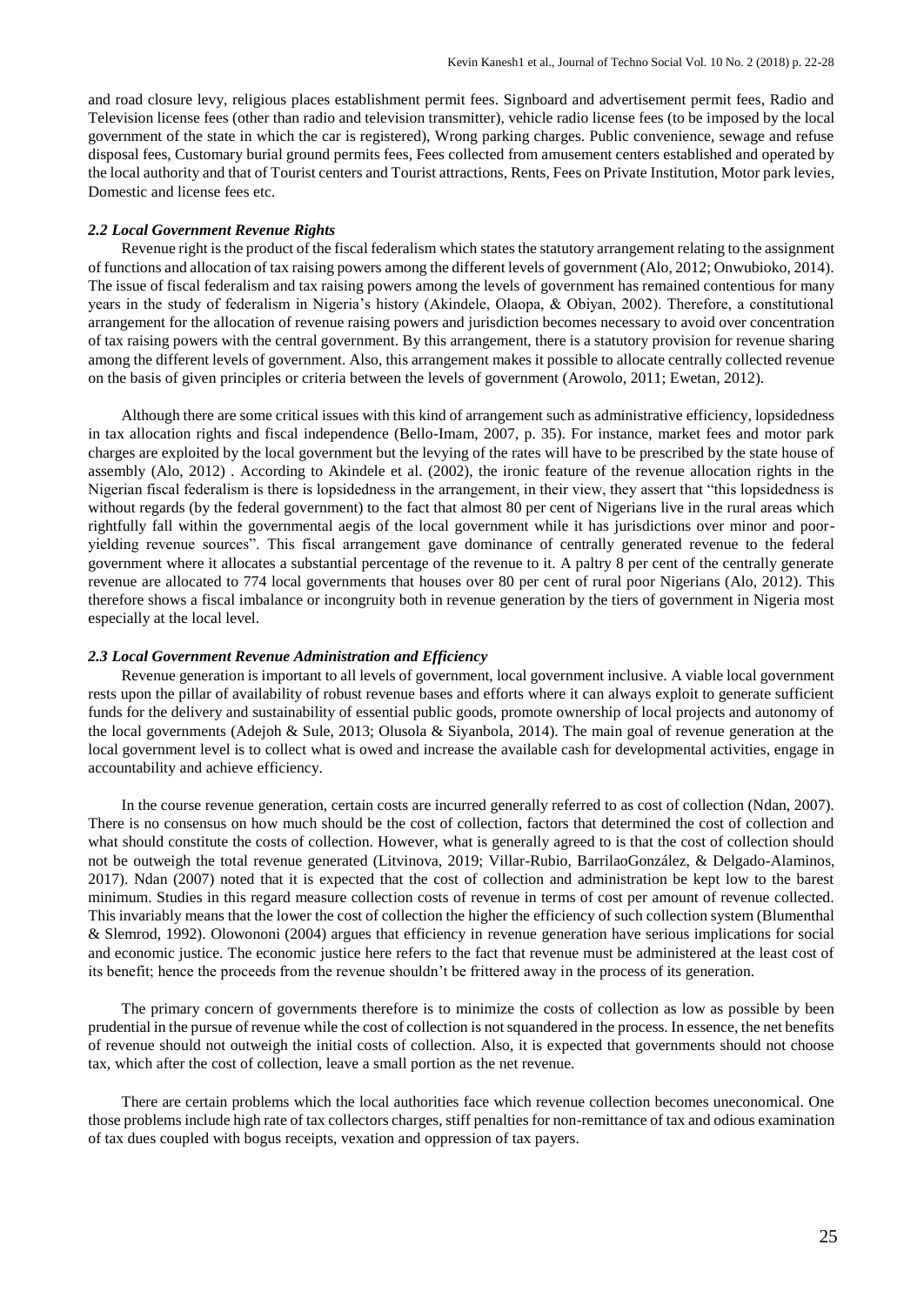## **3. Methods**

This study deals basically with the relationship between administrative costs of revenue collection and the internally generated revenue in the local governments in Nigeria. The research work is only intended for the revenue section of the local governments where it cuts across the middle level cadre staff. The sampling procedure for this study is purposive whereby the revenue section were the only section given the opportunity to be chosen due to the peculiarity of the study. 500 questionnaires with open and close ended questions were distributed in 40 Local Governments in Nigeria. 387 of the questionnaires were completed and return given a 76% return rate. Inferential statistics was used for the analysis of the close ended questions while thematic analysis was used to analysed the open ended questions. Firstly, the non-parametric statistical test chi-square was used to the test the formulated below hypothesis.

H0: There is no significant relationship between the local government cost of revenue collection and the level of internally generated revenue.

With the use of chi square test, the following output was also generated

### *3.1 Chi Square Statistics*

|                                                  | <b>Value</b> | Df | Asymp. Sig. (2-sided) |
|--------------------------------------------------|--------------|----|-----------------------|
| Pearson Chi-Square                               | 65.527(a)    | q  | .000                  |
| Likelihood Ratio                                 | 74.366       | 9  | .000                  |
| Linear-by-Linear Association<br>N of Valid Cases | 32.321       |    | .000                  |
|                                                  | 387          |    |                       |

Given the above result, the chi-square computed value of 65.5 is higher than the tabulated value of 16.92, hence the null hypothesis is rejected and the alternate hypothesis is accepted. Therefore from the foregoing, it can be admitted that there is a significant relationship between the local government cost of revenue collection and the level of internally generated revenue. This position further corroborate the fact that the more efforts local government expend into revenue generation the more likelihood of them generating more revenue which will further improve the rate of developmental projects and provision of basic local needs for the local populace.

#### *3.2 Challenges to Revenue Generation*

From the open ended questions, respondents highlighted the main challenges confronting the local government in revenue generation which includes:

- a) No adequate security offered to the revenue staffs and consultants
- b) Too much concentration on tax as the source of internally generated revenue
- c) Excessive whittling down of revenue powers of the local government by the state government
- d) Forging of revenue receipts by consultants to defraud the local government
- e) Insufficient technical staffs and consultants in the field of operation

The following recommendations were offered to solve the challenges highlighted:

- a) The revenue staffs in the local government should be adequately trained in the use of Information and communication technologies (ICT) for revenue generation rather than rely on the crude excessive paper work which are highly inefficient
- b) It is necessary for the local government to increase the level of awareness on the need for the members of the public to pay their tax and other levies
- c) The local governments needs explore other areas of revenue generation rather than rely on local tax such entertainment rates, advertisement rates etc.
- d) The anti-corruption crusade of the federal government should be extended to the local government level also. Local governments must be mandated to publish their accounts and make it available to the anticorruption agencies for scrutiny and verification. This will ensure probity, transparency and accountability in the system of local governments
- e) It is important to carry out a constitutional reform which will reposition the local governments back on the path of a self-reliant level of government that have fiscal and administrative autonomy. This will shut out the undue interference from the state government and give the local government chance to decide its fate in planning and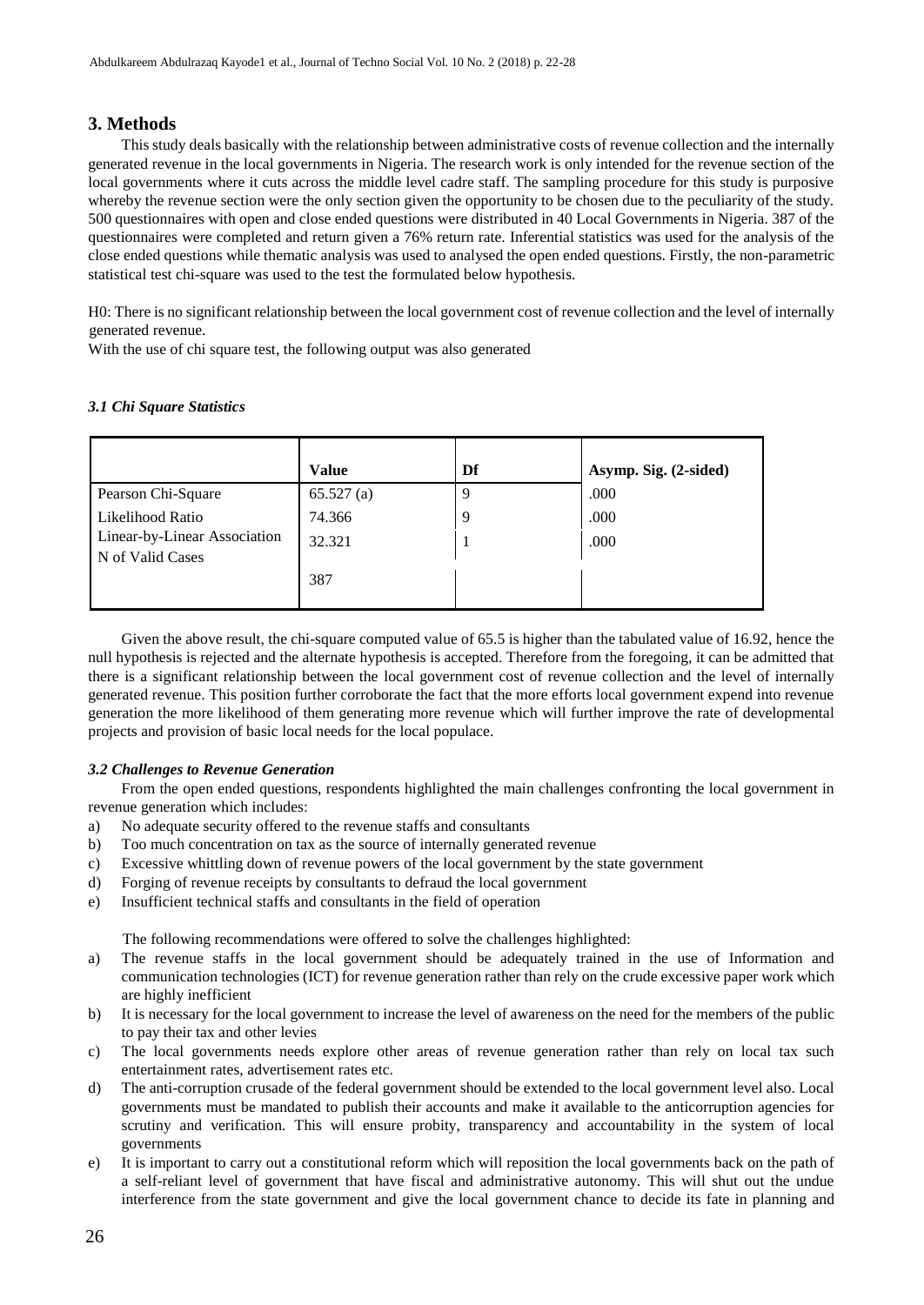implementation of policies and programmes. Also, it will afford the local government more substantial revenue to improve the current poor state of welfare of its staffs that has been trampled upon by the state governments.

#### **4. Concluding Remark**

This study attempts to examine the relationship between the cost of revenue generation and the level of internally generated revenue in Nigeria with the aim of seeking efficiency in revenue generation. Based on the results of the survey, this paper therefore concludes that it becomes necessary for the local government to become more efficient in their revenue generating capacity due to the dwindling nature of funds from the center. For the local government to be responsive to the needs of the local population, it becomes important for them to generate more from their own base by improving on revenue generation efforts and pursue non-tax income as well to broaden their revenue scope.

### **References**

Abba, M., Bello, A. B., & Aliyu, S. M. (2015). Expenditure and Internally Generated Revenue Relationship: An Analysis of Local Governments in Adamawa State, Nigeria.

Adejoh, E., & Sule, J. G. (2013). Revenue Generation: It's Impact on Government Developmental Effort (A Study of Selected Local Council in Kogi East Senatorial District). *Global Journal of Management and Business Research Administration and Management, 13*(4), 9.

Adenugba, A. A., & Ogechi, C. F. (2013). The effect of internal revenue generation on infrastructural development. A study of Lagos State internal revenue service. *Journal of Educational and Social Research, 3*(2), 419.

Agagu, A. (2004). Continuity and change in local government administration and the politics of underdevelopment. *Development Agenda of Nigeria State. Ibadan: Fiag Publishers*.

Agba, M. S., Akwara, A. F., & Idu, A. (2013). Local government and social service delivery in Nigeria: a content analysis. *Academic Journal of Interdisciplinary Studies, 2*(2), 455.

Ajayi, K. (2003). *Theory and practice of Local Government*: Department of Political Science, University of Ado Ekiti.

Akindele, S., Olaopa, O., & Obiyan, A. S. (2002). Fiscal federalism and local government finance in Nigeria: An examination of revenue rights and fiscal jurisdiction. *International Review of Administrative Sciences, 68*(4), 557-577.

Alo, E. N. (2012). Fiscal federalism and local government finance in Nigeria. *World Journal of Education, 2*(5), 19.

Arowolo, D. (2011). Fiscal federalism in Nigeria: Theory and dimensions. *Afro Asian Journal of Social Sciences, 2*(2.2), 1-22.

Batley, R., & Stoker, G. (2016). *Local government in Europe: trends and developments*: Macmillan International Higher Education.

Bello-Imam, I. (2001). *Local government finance in Nigeria*: Centre for Local Government and Rural Development Studies.

Bello-Imam, I. (2007). *The local government in Nigeria*: Leed City University, Ibadan: College Press & Publishers Limited.

Bird, R. M. (2014). *Fiscal fragmentation in decentralized countries*: Edward Elgar Publishing.

Bird, R. M., & Vaillancourt, F. (2008). *Fiscal decentralization in developing countries*: Cambridge University Press.

Blumenthal, M., & Slemrod, J. (1992). The compliance cost of the US individual income tax system: A second look after tax reform. *National Tax Journal, 45*(2), 185-202.

Braun, D. (2018). *Fiscal policies in federal states*: Routledge.

Chidiebere, O. A., & Ndaguba, E. A. (2018). Selected Difficulties towards Effective Service Provision in the Nigerian Local Government.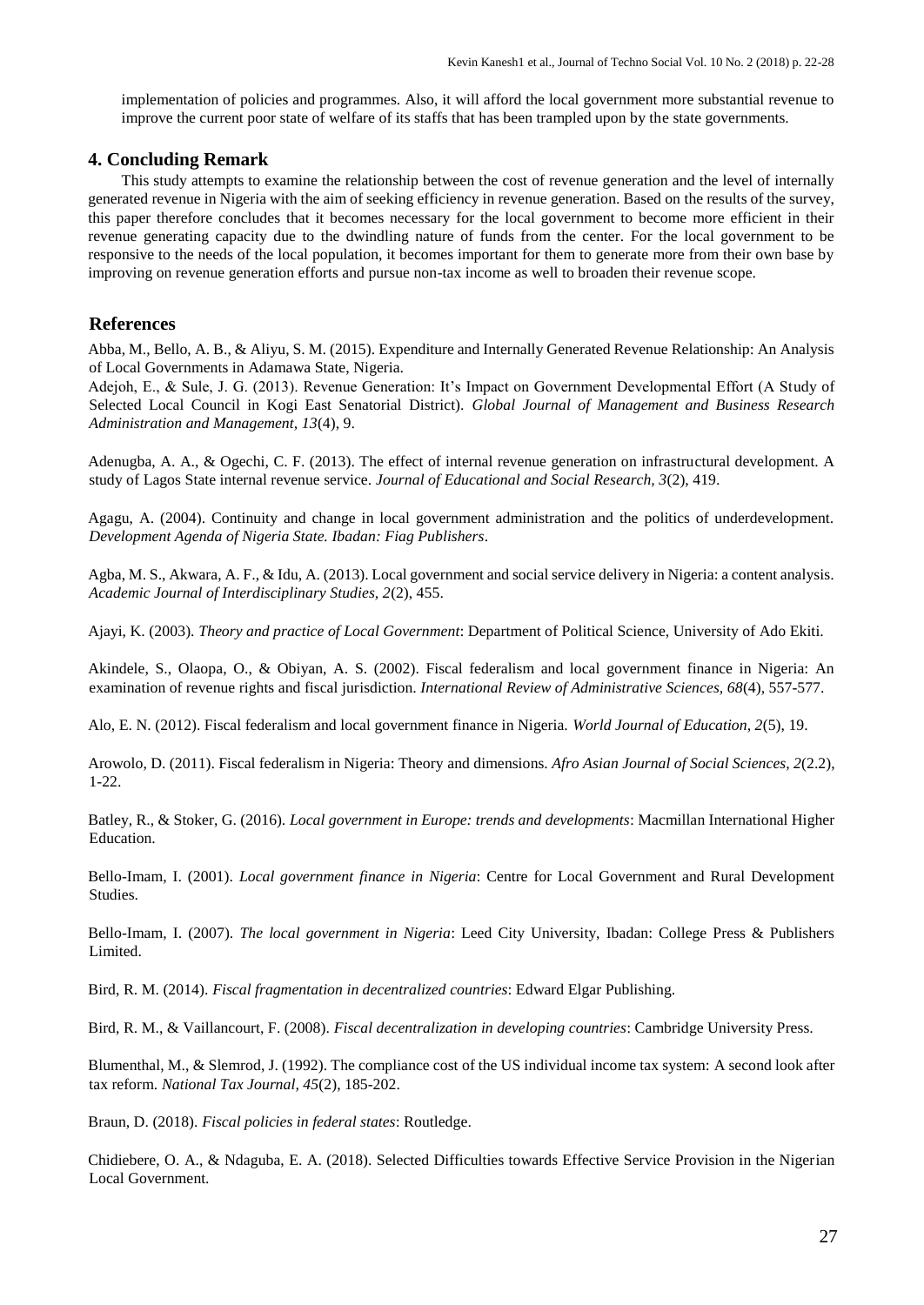Chukwuemeka, E., Ugwuanyi, B. I., Ndubuisi-Okolo, P., & Onuoha, C. E. (2014). Nigeria local government: A discourse on the theoretical imperatives in a governmental system. *African Research Review, 8*(2), 305-324.

Diejomaoh, I., & Eboh, E. (2012). Local governments in Nigeria: Relevance and effectiveness in poverty reduction and economic development.

Enero, J., Oladoyin, A., & Elumilade, A. (2004). Accountability and Transparency in Revenue Generation: The Case of Local Government in Nigeria. *International Review of Politics and Development, 2*(2), 1-13.

Ewetan, O. O. (2012). Fiscal federalism in Nigeria: Theory and practice. *International Journal of Development and Sustainability, 1*(3), 1075-1086.

Idike, A. N. (2014). Local Government and Sustainable National Development in Nigeria. *European Scientific Journal, ESJ, 10*(25).

Kuppusamy, S. (2008). Local government in Malaysia: Back to basics and the current scene. *Journal of Malaysian Chinese Studies, 11*, 77-96.

Lewis, B. D. (2006). Local government taxation: An analysis of administrative cost inefficiency. *Bulletin of Indonesian Economic Studies, 42*(2), 213-233.

Litvinova, T. N. (2019). The Model of Development and Implementation of Effective Tax Policy in Modern Russia. In *Optimization of the Taxation System: Preconditions, Tendencies and Perspectives* (pp. 153-159): Springer.

Mohammed, A., Ahmed, B. B., & Salihu, A. M. (2015). Expenditure and Internally Generated Revenue Relationship: An Analysis of Local Governments in Adamawa State, Nigeria. *Researchers World, 6*(3), 67.

Nassar, M. (1995). Strategies for Revenue Generation in the Nigerian Local Governments. *New Trends in Nigeria Local Government, Ile-Ife: Obafemi Awolowo University Press Ltd*.

Ndan, J. D. (2007). *Public Finance: A Nigerian Perspective*: Faith Printers International.

Nigeria, F. R. o. (1976). Guidelines for Local Government Reform. In: Government Printer Kaduna.

Nnanseh, M., & Akpan, S. S. (2013). Internally Generated Revenue (IGR) and infrastructural development in AkwaIbom state. *European Journal of Business and Management, 5*(31), 165-172.

Okolie, D., & Eze, F. (2006). Local government administration in Nigeria: Concepts and applications. *Enugu: John Jacob Classic Publishers Ltd*.

Ola, R. (1984). Local government in Nigeria. *London: Kegan Paul International*.

Olusola, O. O. (2011). Boosting internally generated revenue of local governments in Ogun State, Nigeria (A study of selected local governments in Ogun State)'. *European Journal of Humanities and Social Sciences, 8*(1), 336-348.

Olusola, O. O., & Siyanbola, T. T. (2014). The role of internally generated revenue in Local Government Administration in Nigeria. *Journal of Business Management & Social Sciences Research, 3*(5), 40-44.

Onwubioko, O. (2014). Fiscal federalism and nation building in nigeria. *International Journal of Health and Social Inquiry, 2*(1).

Oviasuyi, P., Idada, W., & Isiraojie, L. (2010). Constraints of local government administration in Nigeria. *Journal of social sciences, 24*(2), 81-86.

Oyedele, S. O., Osezua, E. M., Abdulkareem, A. K., & Ishola, A. A. (2017). Local Government Administration and National Development in Nigeria: Challenges and Prospects. *Ilorin Journal of Human Resource Management, 1*(1), 13.

Ukiwo, U. (2006). Creation of local government areas and ethnic conflicts in Nigeria: The case of Warri, Delta State. *Unpublished manuscript*.